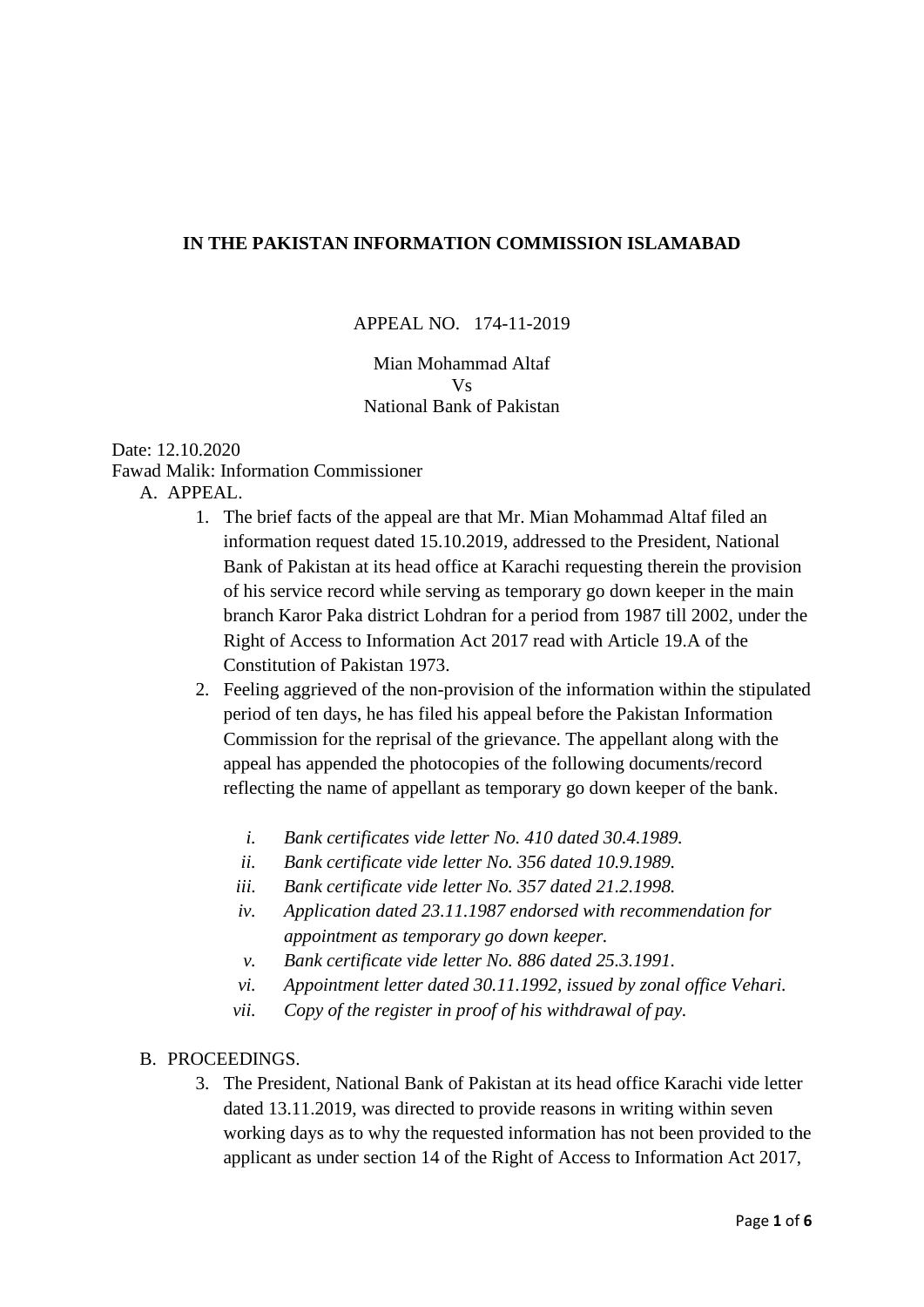- 4. The reply was not submitted therefore the appeal was fixed for hearing before the Commission on 13.2.2020 and both the appellant as well as the respondent were informed accordingly.
- 5. No one appeared before the Commission at the time of hearing therefore the appeal was adjourned for 25.3 2020 under intimation to the respondent. The bank however vide letter dated 20.3.2020 has submitted the reply with the request to condone the appearance for the time being amid coronavirus. The relevant part of the reply is reproduced as under;
	- *1. The applicant was hired as temporary go-down keeper by our clients, on time-to-time basis during 1980s and 1990s, on contract of 179 days, on different occasions, He has no service record with the Bank as he was never an employee of the Bank, per his any contract.(copy enclosed)*
	- *2. The applicant has already filed several petitions in the Honorable High Courts as well as Federal Service Tribunal for regularization of his service and the same have been declined by every court of law.*
	- *3. The applicant seeks record of stock Register, Cash Book, Transfer Scroll and General Abstract, all this financial record of our Kehror Pacca branch under the Right of Access to Information Act 2017. The Bank seeks exclusion for production of any such record under the clause of Act 07(d).*
	- *4. All the record (Stock Register, Cash Book, Transfer Scroll and General Abstract) pertains to loan accounts of our customers (on whose request the Applicant was hired and worked for them)*
	- *5. Similarly, the Banks/DFIs are required by the State Bank of Pakistan to keep record of financial data and transactions for ten years vide their CFT/AML Regulation No. 05. The applicant seeks information that is 20-40 years old and of the time most of financial data had not be computerized yet.*

*……………………..*

6. The appeal after the coronavirus pause was fixed again for hearing before the Commission on 7.10.2020. Both the appellant and the respondent were informed accordingly vide notices dated 23.9.2020.

# C. COMMISSION'S VIEW.

7. Mr. Muhammad Tariq AVP/Head HR Department appeared before the Commission to represent the bank at the time of hearing. He has submitted his written reply at the time of hearing with the same stance which was filed earlier. The bank with the reply has appended a copy of the contract dated 30.11.1992 through which the appellant was appointed as temporary go-down keeper in the bank. During the course of arguments, on a query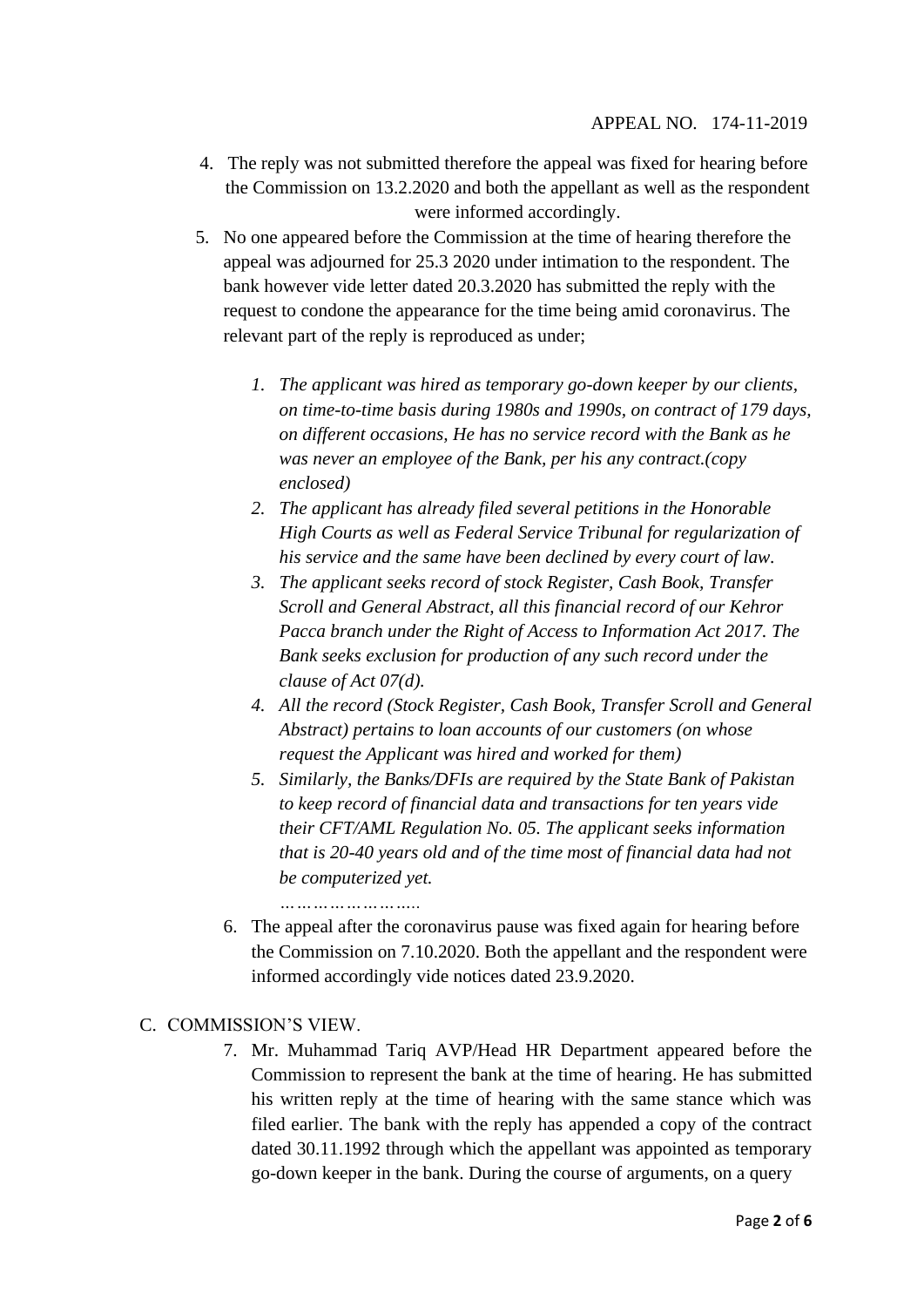- 8. by the Commission he has candidly admitted that the record of the appellant as temporary go down keeper, appended by the appellant with his appeal is available with the bank.
- 9. The primary and core issue in the instant appeal to be resolved by the Commission is to decide whether at the time of filing the application before the bank authority and appeal before the Commission seeking his service record for the period from 1987 to 2002 in the said bank as a temporary go down keeper, the service of the appellant for the length of the period was established, and the appellant was legally and morally eligible for asking the record under the Right of Access to Information Act, 2017 and Article 19-A of the Constitution of Pakistan 1973 ?
- 10. It is an admitted fact that litigation between the appellant and the bank in the Multan Bench of Lahore High Court has reached a conclusion regarding the service of the appellant in the bank. The brief facts are that the appellant sought his regularization of temporary service in the bank through constitutional petition No. 3393/2014 before the Multan Bench of Honourable Lahore High Court which was decided on 5.6.2014 with the direction to the bank to decide the matter in the light of the case titled Ikram Bari & 521 others vs NBP (2005 SCMR 100). The bank authority vide letter dated 30.10.2014 after providing the personal hearing to the appellant has decided and declined the request of the appellant holding as under;
	- *In view of the foregoing, we regret to inform you that your case does not fall under the parameters set out in Ikram Bari and 524 others vs. NBP and another (2005 SCMR 100), in any manner and you do not qualify for induction/ absorption in Bank's regular service as such your request for the same is declined.*
- 11. After going through the appeal, the reply submitted by the respondent and hearing the arguments it is denuded that the appellant is seeking his record for the length of period he has served as temporary go down keeper in the bank. The temporary induction of the appellant on time-to-time basis is not denied by the bank in its reply rather is claiming dismissal of the appeal for the reason that the appellant has filed petitions in the Honourable High Court and Federal Services Tribunal against the bank for the regularization of his service and the same has been declined to the appellant and that the record of banking companies and financial institutions related to accounts of their customers is excluded under section 7 of the Act, from the declaration of public record. The bank has objected that the record (stock register cash book transfer scroll and general abstract) pertaining to loan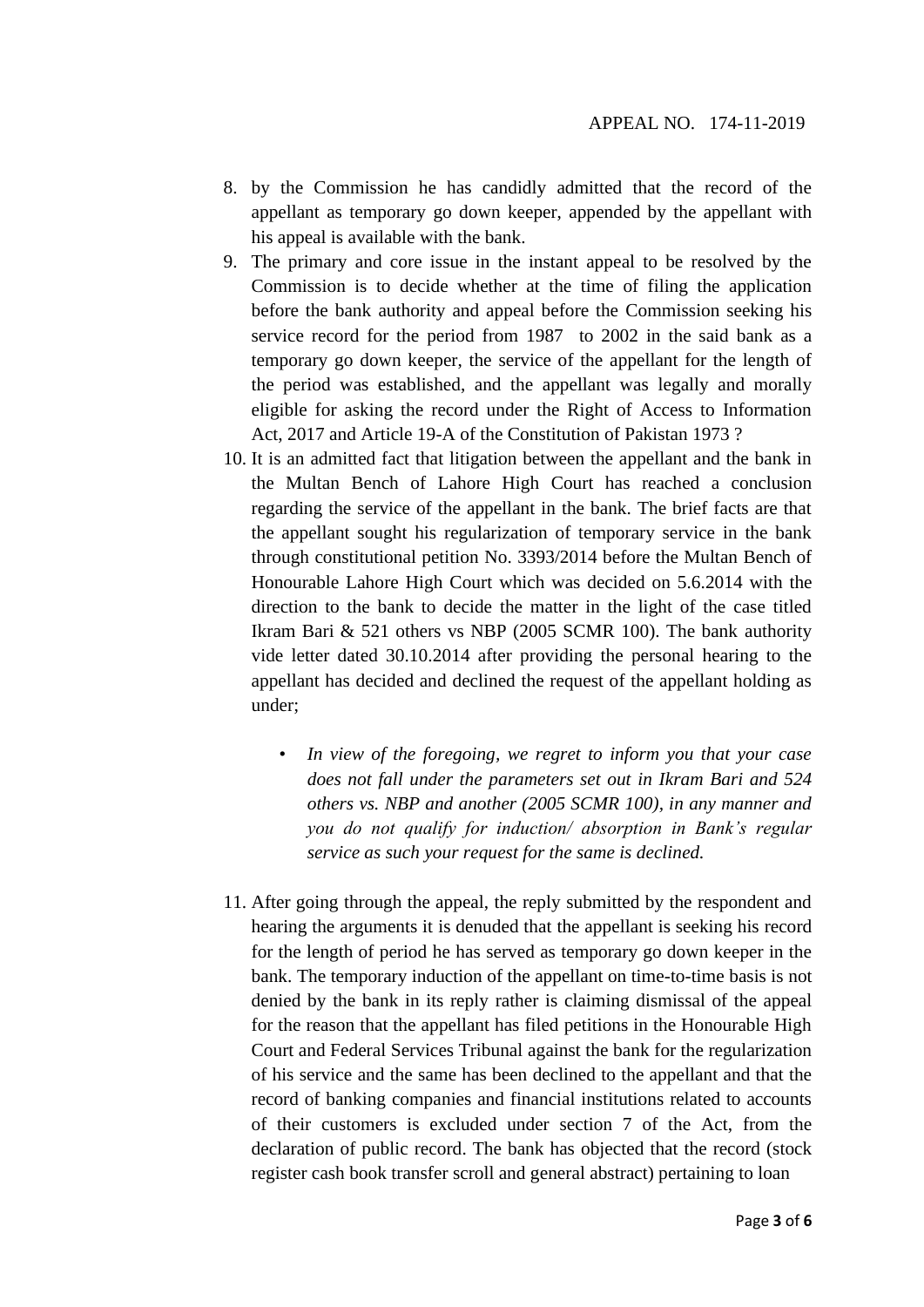- 12. accounts of our customers, on whose request the appellant was hired is excluded from disclosure. The bank in the reply has further objected that the banks/DFIs are required by the state bank of Pakistan to keep the record of ten years of financial data and transactions.
- 13. The question arises that whether the filing of the writ petition in the High Court or appeal before the Federal Services Tribunal for the regularization of service, blocks the right of the appellant to ask for the record of his temporary service performed in the bank that has never been denied by the bank in its reply. Article 19-A of the Constitution of Pakistan and the Right of Access to Information Act 2017 has empowered the citizens to have access to the record held by the public body. This Constitutional and statutory right cannot be denied or delayed at the whims of the public body nor can be withheld on the pretext or as a punishment that the appellant filed writ petition against the bank for the regularization of his service. More particularly the appellant is asking for the provision of his personal service record for the period he served as temporary go down keeper. Even otherwise the regularization of service is different matter and does not create a bar in the provision of record pertaining to temporary service. The Commission is of the considered view that the personal service record whether as temporary or regular service is the Constitutional and statutory right of the citizens that cannot be denied.
- 14. The representative of the bank during the course of arguments has candidly admitted that the record annexed by the appellant with his appeal is available with the bank. It is worth considering here that the bank itself has placed on file along with the reply a copy of the appointment/ contract letter dated 30.11.1992 through which the appellant was appointed as temporary go-down keeper in the bank. On this score alone it can be concluded that the bank hold the record of the appellant in its custody. The stances of the bank that the appellant is not an employee of the bank rather has been engaged by the contractor do not carry weight. The appellant although engaged by the contractor but the fact remains that the appellant has been performing his duty in the bank as temporary go down keeper and has been drawing his salary from the bank.
- 15. The exclusion claimed by the bank regarding the record pertaining to stock register, cash book, transfer scroll and general abstract pertaining to loan accounts of other customers carries weight. Section 7(d) safeguards the accounts of the customers in the banking companies and financial institutions and section 16(c) of the Act exempts the disclosure that would involve invasion of privacy of the third party. The record of the other customer/ third party therefore cannot be shared with the appellant.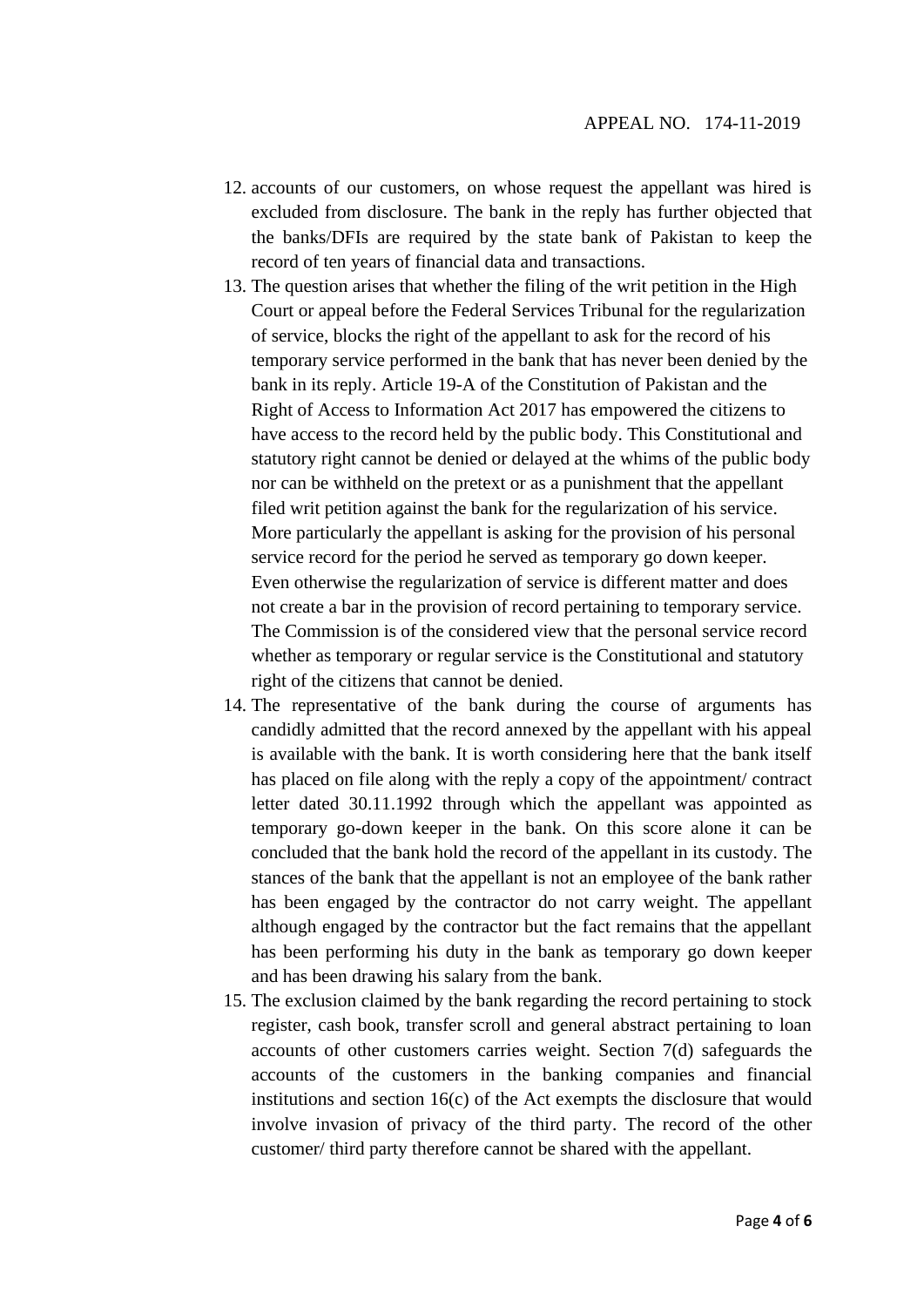- 16. The objection raised by the respondent that the bank/ DFIs are required by the state bank of Pakistan to keep the record of financial data and transactions for ten years vide CFT/AML regulation no. 05 is not relevant in the case in hand. The said regulation vis-à-vis the record of financial data and transactions whereas here in this appeal the appellant is demanding his personal service record for the period he served as temporary go down keeper. The regulation no. 05 of the state bank is not applicable and has no nexus with request of this appeal. Moreover the service record of an employee falls within the category of public record as defined in the Act 2017 as well as in section 2(2)(e) of National Archives Act 1993. It is worth to mention here that the bank has annexed with the reply letter dated 30.11.1992, appointment letter of the appellant as temporary go down keeper; suffice to conclude that the bank is holding the desired record.
- 17. The Commission is of the view that the information/record desired by the appellant does fall within the category of record as defined in the Right of Access to Information Act 2017.
- 18. The Commission is concerned vis-à-vis the demeanour of the respondent's responsiveness towards the implementation of the Act. At the preliminary stage the respondent has violated the mandatory provisions of section 12 and 13 of the Act. Later the two notices of the Commission remained unheeded and no one represented the respondent at first hearing when the Commission wrote of stern action. This amounts to wilful and deliberate obstruction in the activity of the Commission. The respondent is advised to be vigilant in future for the implementation of the Act.
- 19. It is mandatory for the public bodies to publish including uploading over the internet and computerization for the voluntary disclosure of the categories of record and information mention in section 5, within six months of the commencement of the Act.
- 20. The respondent has failed to appoint designated officer as required under section 9 of the Act.

# D. ORDER.

- 21. The appeal is allowed. The SVP/ Regional Head, National Bank of Pakistan, Bhawalpur is directed to provide the appellant only his service record for the length of period he worked as temporary go down keeper in the bank, forthwith but not later than seven days of the receipt of this order.
- 22. The President, National Bank of Pakistan is further directed to take measures for the proactive disclosure of all the information and record mentioned in section 5 and notify the designated officer under section 9 of the Act.